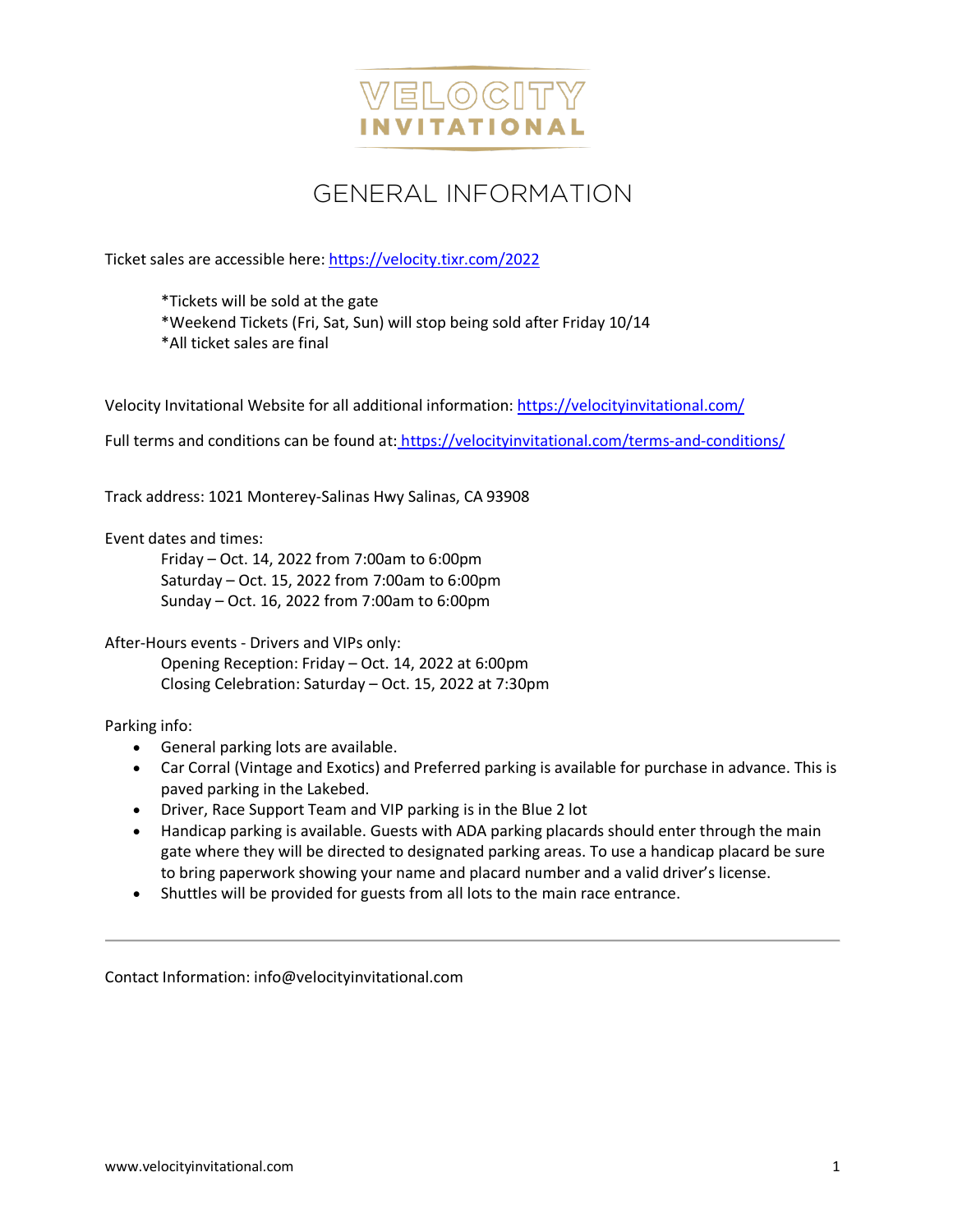

# TICKET TYPES AND INFORMATION

**All general admission tickets for purchase are hosted on our TIXR platform. You can access this from: https://velocity.tixr.com/2022**

### **All ticket pricing is based on availability.**

#### **General Admission**

| Ticket Type                | <b>Starting</b><br>Price | Gate<br>Price | Description                                                                                                                    |  |  |
|----------------------------|--------------------------|---------------|--------------------------------------------------------------------------------------------------------------------------------|--|--|
| Weekend                    | \$145.00                 |               | \$165.00 Raceway entry and general parking for Friday, Saturday, and Sunday                                                    |  |  |
| Friday                     | \$65.00                  | \$80.00       | Raceway entry and general parking for Friday only                                                                              |  |  |
| Saturday                   | \$90.00                  | \$100.00      | Raceway entry and general parking for Saturday only                                                                            |  |  |
| Sunday                     | \$80.00                  | \$90.00       | Raceway entry and general parking for Sunday only                                                                              |  |  |
| Weekend Wine<br>Experience | \$475.00                 | \$525.00      | 3 Day GA Pass PLUS access to Sip & Savor 11:00am to 5:00pm Friday and<br>Saturday, 11:00am to 4:00pm on Sunday. Ages 21 and up |  |  |
| Guests Under 15            | <b>FRFF</b>              | <b>FREE</b>   | Free Raceway entry for guests under 15 years old on Friday, Saturday,<br>and Sunday                                            |  |  |

### **Festival Experiences and VIP Packages**

| Ticket Type               | Online<br>Price | Gate<br>Price | Description                                                                                                              |
|---------------------------|-----------------|---------------|--------------------------------------------------------------------------------------------------------------------------|
|                           |                 |               | 3 Day GA Pass PLUS access to Grandstand Air-Conditioned Suite w/<br>light bites and drinks (Fri, Sat, and Sun 11am-5pm)  |
| Elite 400 Club<br>Weekend | \$1350.00       |               | Does not include Sip & Savor Pavilion or Driver's Lounge passes.<br>\$1550.00 Does not include VIP or Preferred Parking. |
|                           |                 |               | Friday GA Pass PLUS access to Grandstand Air-Conditioned Owner's<br>Suite w/ light bites and drinks (Fri, 11am-5pm)      |
| Elite 400 Club Friday     | \$525.00        | \$625.00      | Does not include Sip & Savor Pavilion or Driver's Lounge passes.<br>Does not include VIP or Preferred Parking.           |
|                           |                 |               | Saturday GA Pass PLUS access to Grandstand Air-Conditioned<br>Owner's Suite w/ light bites and drinks (Sat, 11am-5pm)    |
| Elite 400 Club Saturday   | \$750.00        | S850.00       | Does not include Sip & Savor Pavilion or Driver's Lounge passes.                                                         |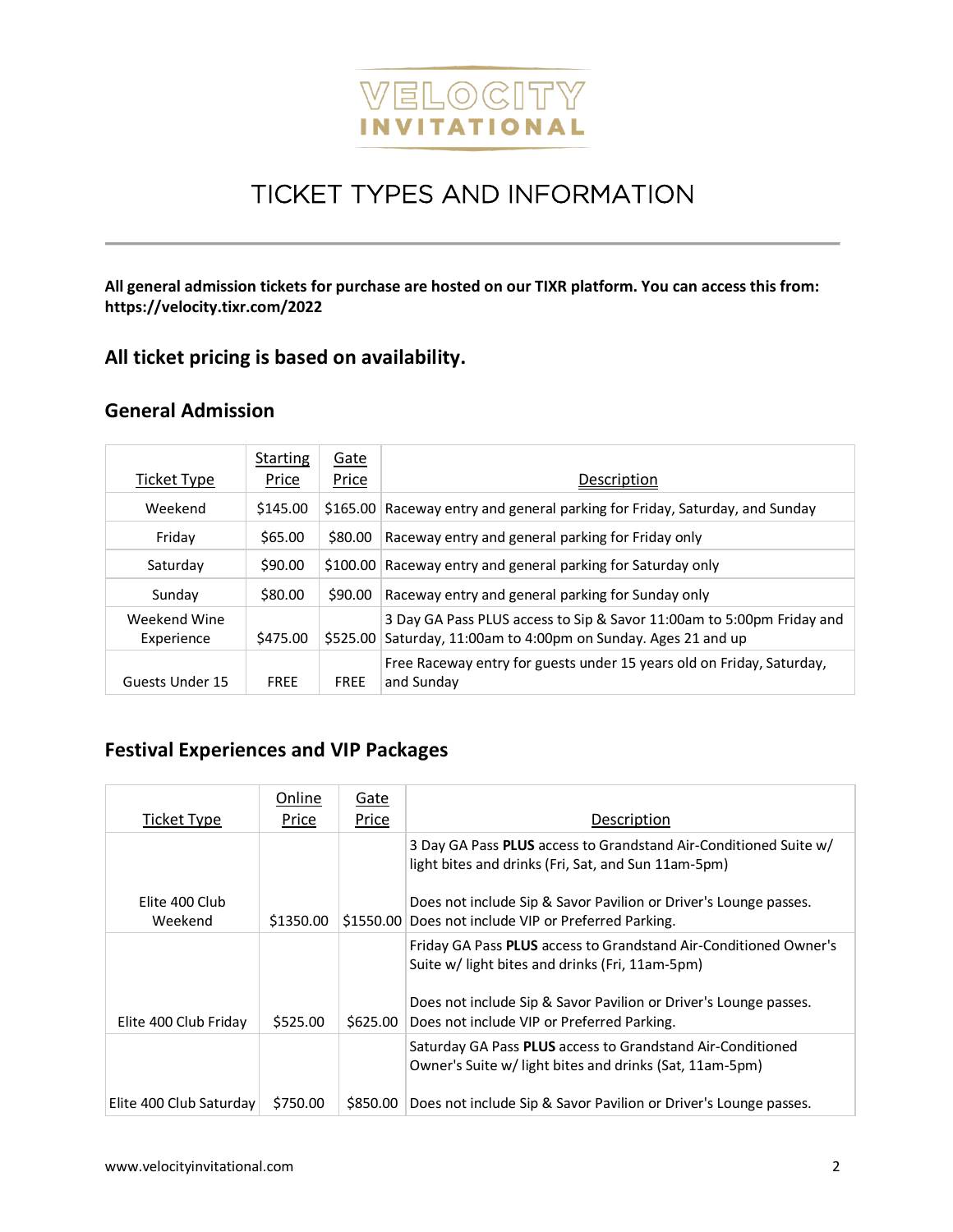

|                                                     |             |           | Does not include VIP or Preferred Parking.                                                                                                                                                                                                         |  |  |
|-----------------------------------------------------|-------------|-----------|----------------------------------------------------------------------------------------------------------------------------------------------------------------------------------------------------------------------------------------------------|--|--|
|                                                     |             |           | Friday GA Pass PLUS access to Grandstand Air-Conditioned Owner's<br>Suite w/ light bites and cash bar (Sun, 11am-5pm)                                                                                                                              |  |  |
| Elite 400 Club Sunday                               | \$625.00    | \$725.00  | Does not include Sip & Savor Pavilion or Driver's Lounge passes.<br>Does not include VIP or Preferred Parking.                                                                                                                                     |  |  |
|                                                     |             |           | Friday, October 14 through Sunday, October 16, 2022   7:00AM -<br>6:00PM                                                                                                                                                                           |  |  |
|                                                     |             |           | Includes:                                                                                                                                                                                                                                          |  |  |
|                                                     |             |           | Paddock entry for Friday, Saturday, and Sunday.<br>Driver's Lounge access with elevated track views of the<br>$\bullet$<br>start/finish straight.                                                                                                  |  |  |
| <b>VIP Experience</b>                               | \$3950.00   | \$4950.00 | Sip & Savor Pavilion access (Ages 21 and over only. Open<br>11:00am to 5:00pm Friday and Saturday. 11:00am to 4:00pm<br>on Sunday.)                                                                                                                |  |  |
|                                                     |             |           | Opening Reception Friday, October 14, 2022<br>٠<br>Closing Celebration Saturday, October 16, 2022<br>VIP Parking in Blue 2 lot                                                                                                                     |  |  |
|                                                     |             |           | Friday, October 14 through Sunday, October 16, 2022   7:00AM -<br>6:00PM                                                                                                                                                                           |  |  |
|                                                     |             |           | Let us take care of the details. From start to finish, we'll ensure that<br>your trip to the Invitational is worth remembering. Enjoy one of<br>Monterey's premier destination hotels and treat yourself to luxury<br>accommodations at the track. |  |  |
|                                                     |             |           | Includes:<br>Three-night stay for two at our preferred hotel. Arriving<br>$\bullet$<br>Thursday, October 13th, and departing, Sunday, October 16th,<br>2021<br><b>Breakfast for two</b>                                                            |  |  |
|                                                     |             |           | Scheduled transportation to and from WeatherTech Laguna<br>Seca Raceway<br>VIP Ticket package for two                                                                                                                                              |  |  |
|                                                     |             |           | Paddock entry for Friday, Saturday, and Sunday.<br>Driver's Lounge access with elevated track views of the                                                                                                                                         |  |  |
|                                                     |             |           | start/finish straight.<br>Sip & Savor Pavilion access (Ages 21 and over only. Open                                                                                                                                                                 |  |  |
| <b>Ultimate Speed</b><br><b>Festival Experience</b> | \$10,000.00 | N/A       | 11:00am to 5:00pm Friday and Saturday. 11:00am to 4:00pm<br>on Sunday.)                                                                                                                                                                            |  |  |
|                                                     |             |           | Opening Reception Friday, October 14, 2022<br>Closing Celebration Saturday, October 16, 2022                                                                                                                                                       |  |  |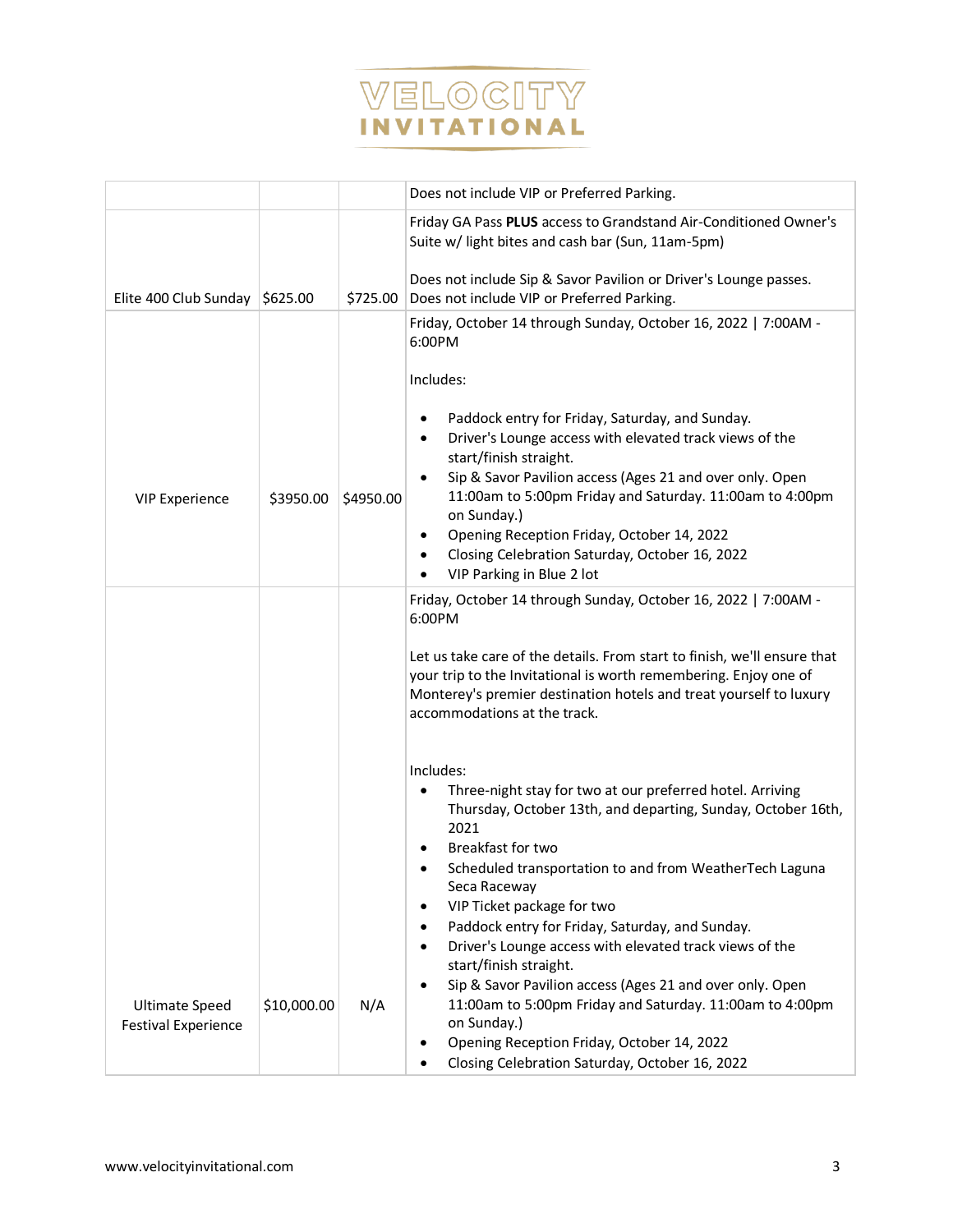

## **Add-ons**

#### **Does not include General Admission ticket – must be purchased separately to enter**

| <b>Ticket Type</b>               | Online Price Gate Price |          | <b>Description</b>                                                                                                                                                                                                                                                                                                          |
|----------------------------------|-------------------------|----------|-----------------------------------------------------------------------------------------------------------------------------------------------------------------------------------------------------------------------------------------------------------------------------------------------------------------------------|
| Sip & Savor Pavilion<br>Weekend  | \$400.00                | \$450.00 | Friday, October 14 through Sunday, October 16, 2022<br>Ages 21 and older only.<br>Sip & Savor Pavilion open 11:00am to 5:00pm Friday and<br>Saturday. 11:00am to 4:00pm on Sunday.<br>DOES NOT INCLUDE GA TICKET<br>Does not include access to the Driver's Lounge or Suites.<br>Does not include VIP or Preferred Parking. |
| Sip & Savor Pavilion<br>Friday   | \$175.00                | \$210.00 | Friday, October 14, 2022<br>Ages 21 and older only.<br>Sip & Savor Pavilion open 11:00am to 5:00pm Friday and<br>Saturday. 11:00am to 4:00pm on Sunday.<br>DOES NOT INCLUDE GA TICKET<br>Does not include access to the Driver's Lounge or Suites.<br>Does not include VIP or Preferred Parking.                            |
| Sip & Savor Pavilion<br>Saturday | \$50.00                 | \$60.00  | Saturday, October 15, 2022<br>Ages 21 and older only.<br>Sip & Savor Pavilion open 11:00am to 5:00pm Friday and<br>Saturday. 11:00am to 4:00pm on Sunday.<br>DOES NOT INCLUDE GA TICKET<br>Does not include access to the Driver's Lounge or Suites.<br>Does not include VIP or Preferred Parking.                          |
| Sip & Savor Pavilion<br>Sunday   | \$50.00                 | \$60.00  | Sunday, October 16, 2022<br>Ages 21 and older only.<br>Sip & Savor Pavilion open 11:00am to 5:00pm Friday and<br>Saturday. 11:00am to 4:00pm on Sunday.<br>DOES NOT INCLUDE GA TICKET<br>Does not include access to the Driver's Lounge or Suites.<br>Does not include VIP or Preferred Parking.                            |